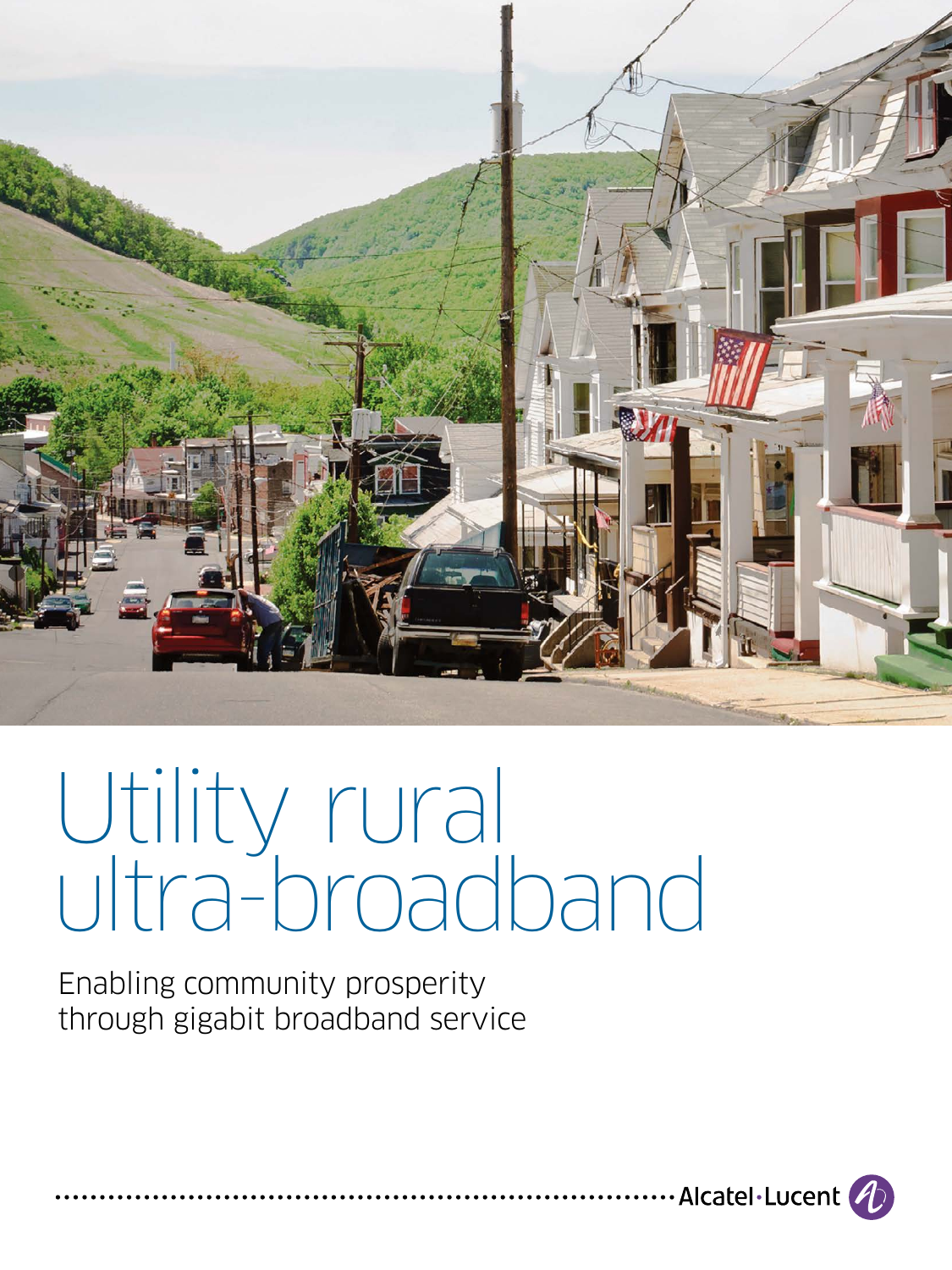

Broadband Internet access is essential for rural communities and smaller municipalities looking to prosper in today's connected global economy. Alcatel-Lucent's ultra-broadband fiber solutions help utilities provide citizens and businesses in underserved areas with gigabit service access, placing them among the world's elite communities. Ultra-broadband supports the improved economic development, education, and telemedicine opportunities that enhance quality of life while attracting and keeping jobs. It also provides the communications foundation for reliable, efficient smart grid electric services that bolster a community's economic development platform.

Alcatel-Lucent's proven end-to-end Fiber to the Home (FTTH) ultra-broadband gigabit solution enables voice, data and IPTV services, along with smart meter communications. Combined with Alcatel-Lucent's professional services expertise and experience, it bridges the digital divide, enabling utilities to deliver the socio-economic benefits of ultra-broadband to their communities.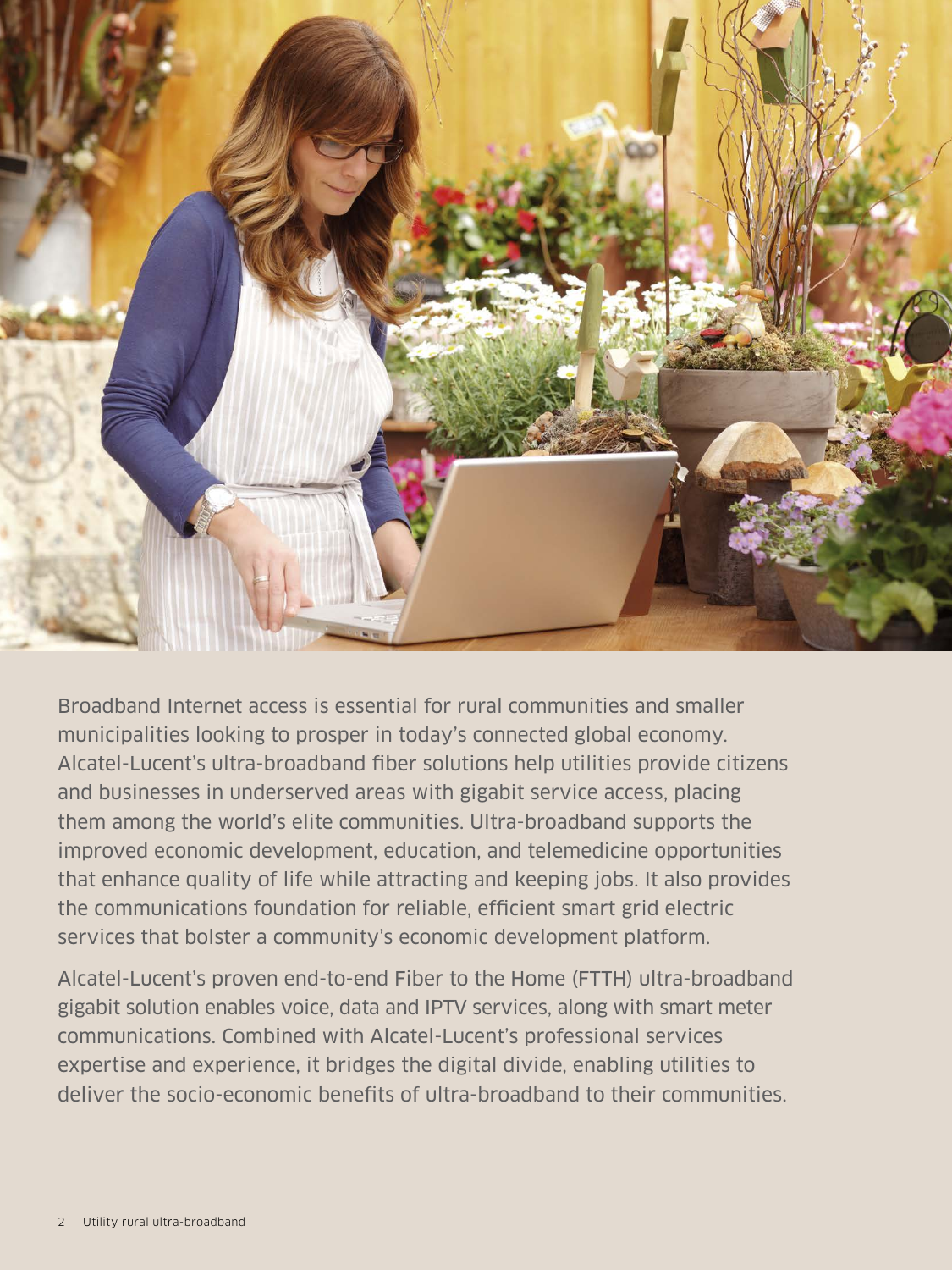# The challenge

Broadband Internet access is a given in today's major metropolitan areas, providing citizens with a new kind of superhighway that drives commerce, supports superior education and healthcare, builds economic prosperity, and enhances quality of life. However, rural areas and smaller municipalities saddled with "last millennium" communications technology face being left behind.

### **SUPPORT ECONOMIC GROWTH**

Many rural areas and smaller municipalities already have witnessed a steady exodus of people looking elsewhere for job opportunities. These communities may continue to shrink and flounder unless they are able to attract new businesses while retaining and nurturing the companies that already reside in the area. Ultra-broadband is key to building a strong and attractive communications platform that will allow businesses to compete on a global level, draw hi-tech employees by replicating the business broadband experience in their homes, and attract new businesses with reliable communications and power.

### **ENHANCE ENTERTAINMENT, EDUCATION AND HEALTHCARE**

Increasingly, citizens have come to desire and expect cutting-edge digital entertainment options and the quality-of-life amenities that stem from such services as video-enhanced education, distance learning, centralized records, and tele-medicine. Communities wishing to remain attractive to new generations of residents must be able to offer the broadband communications services that support these benefits.

# **ENSURE PUBLIC SAFETY**

Local government officials must ensure the highest standards in public safety, which include interoperability among multiple jurisdictions, agencies, educational institutions, and healthcare providers, along with smart policing, enhanced situational awareness, and the latest advanced public safety applications. Establishing high-speed broadband is critical to success in each of these high-priority missions.

# **LEVERAGE SMART GRID TECHNOLOGY**

Municipal utilities and electric cooperatives face the challenges of making their distribution grids smarter, more reliable, and capable of supporting renewable power sources while cutting demand peaks and thereby reducing supply costs — all capabilities that add to a community's economic value proposition to create a powerful magnet for new businesses. And, broadband communications can be leveraged to support smart grid technology, while consumer services generate the revenue needed to quickly recoup the broadband investment.



"The legacy of the rural electric cooperatives is that of bringing vital utilities to underserved communities. In the 20th century the need was for electricity and today the need is for high-speed, high-capacity broadband. Providing access to ultra-broadband will attract jobs and investment, improves lives through services like telemedicine and e-learning, and allows families to stay in the communities they love. When we first started looking at the scope of the ultra-broadband project, we knew we would need to rely upon expertise that we did not have. Fortunately for us, Alcatel-Lucent demonstrated both their ability and also a strong desire to help bring ultra-broadband to northeastern Oklahoma."

Sheila Allgood, Bolt Fiber Optic Services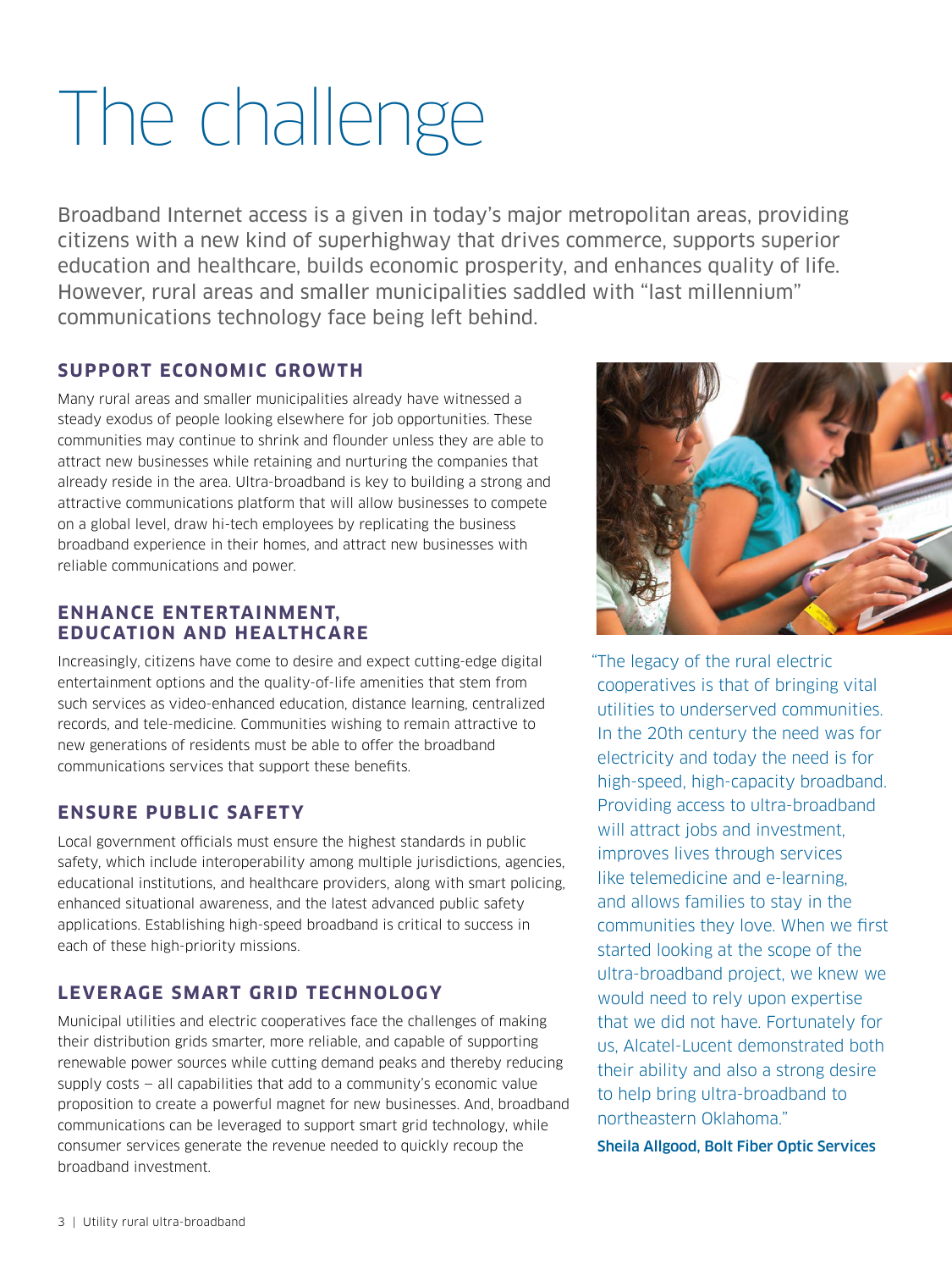# Alcatel-Lucent's solution



The good news for rural areas and smaller municipalities is that ultra-broadband is within reach — especially when fiber to the home (FTTH) infrastructure is leveraged to support both utility and consumer services. Alcatel-Lucent's end-to-end Gigabit Express solution provides gigabit ultra-broadband access (100 times faster than the average connection speed in the United States) so that local citizens and businesses can join a group of the world's most connected communities.

Cutting-edge consumer services include a triple-play solution with voice, data, and IPTV.

- $\blacksquare$  In Opelika, Alabama, a gigabit FTTH network originally conceived for the municipal power utility, Opelika Power Services, already is generating millions in triple-play revenue, and expects to earn back its investment in less than five years through service to 5,000 customers.
- Dalton, Georgia's Optilink subsidiary currently provides over 12,000 customers in five counties with the region's only fiber-based broadband telecom services, which bring in about \$19 million annually.
- The Northeast Oklahoma Electric Cooperative's Bolt Fiber Optic Services will be supplying its 30,000 rural members with an end-to-end triple-play solution and gigabit ultra-broadband connectivity, placing them in an elite group of communities around the world with super-fast Internet access.

Residents of smaller communities like these can stay in the places they love, build their businesses, attract new industry, and preserve multi-generational family traditions – all while enjoying a better quality of life.

# **Rural ultra-broadband gigabit service delivery architecture** Broadband services support



OLT Optical Line Terminal Optical Network Terminal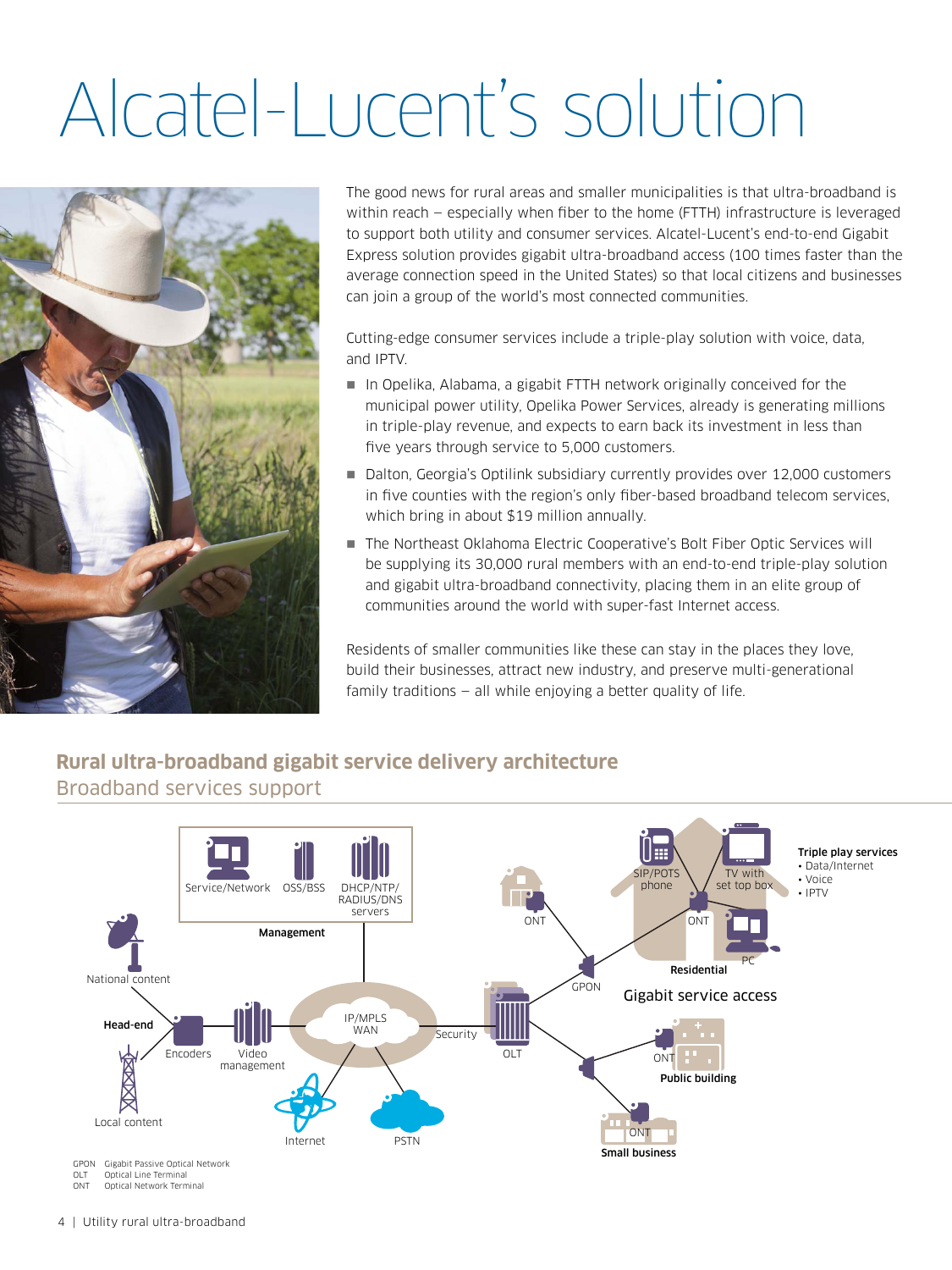Once the fiber is deployed, utilities can add 21st-century intelligence to their electrical grids, ensuring mission-critical bandwidth, priority, and reliability for operational applications that include remote monitoring and substation automation, as well as teleprotection, the seamless integration of renewables, and smart metering for effective demand management. Consumer services include a quad-play solution with voice, data, IPTV, and smart meters for demand management.



# **Rural ultra-broadband gigabit service delivery architecture** Broadband services and utility operational applications support

# **OPERATIONAL BENEFITS**

The Gigabit Express solution will provide network capacity that is future-proof, safe, and easy to operate, designed to meet user requirements for decades to come.

- **Fast, economical operations:** The Gigabit Playbook and associated services allow operators to rapidly deploy services, saving time and money. Industry-proven tools and processes eliminate risks, especially if operators don't have expertise in broadband.
- **Complete, effective management:** One of the most critical components of a highly functional broadband network is a full set of management tools and capabilities to acknowledge, interrogate, and resolve issues immediately, addressing network problems before they can impact operations. Alcatel-Lucent offers industry-leading tools that simplify the management of complex networks while providing statistics and billing information that reduce costs.
- **Unmatched security:** Network security is critical for ensuring that services are reliably delivered with protection from potential threats and vulnerabilities, including uncontrolled or unauthorized peer-to-peer connectivity, theft of service, and denial-of-service attacks. To accomplish this, security elements from multiple vendors must work together seamlessly. Having designed and deployed hundreds of mission-critical security solutions for networks around the world, Alcatel-Lucent offers a superior understanding of what is required, offering a consolidated solution architecture that protects every aspect of the network.

Broadband access is the great equalizer, promising to affect rural communities in the 21st century as much as roads and highways did in the 20th, without compromising their small-town qualities.

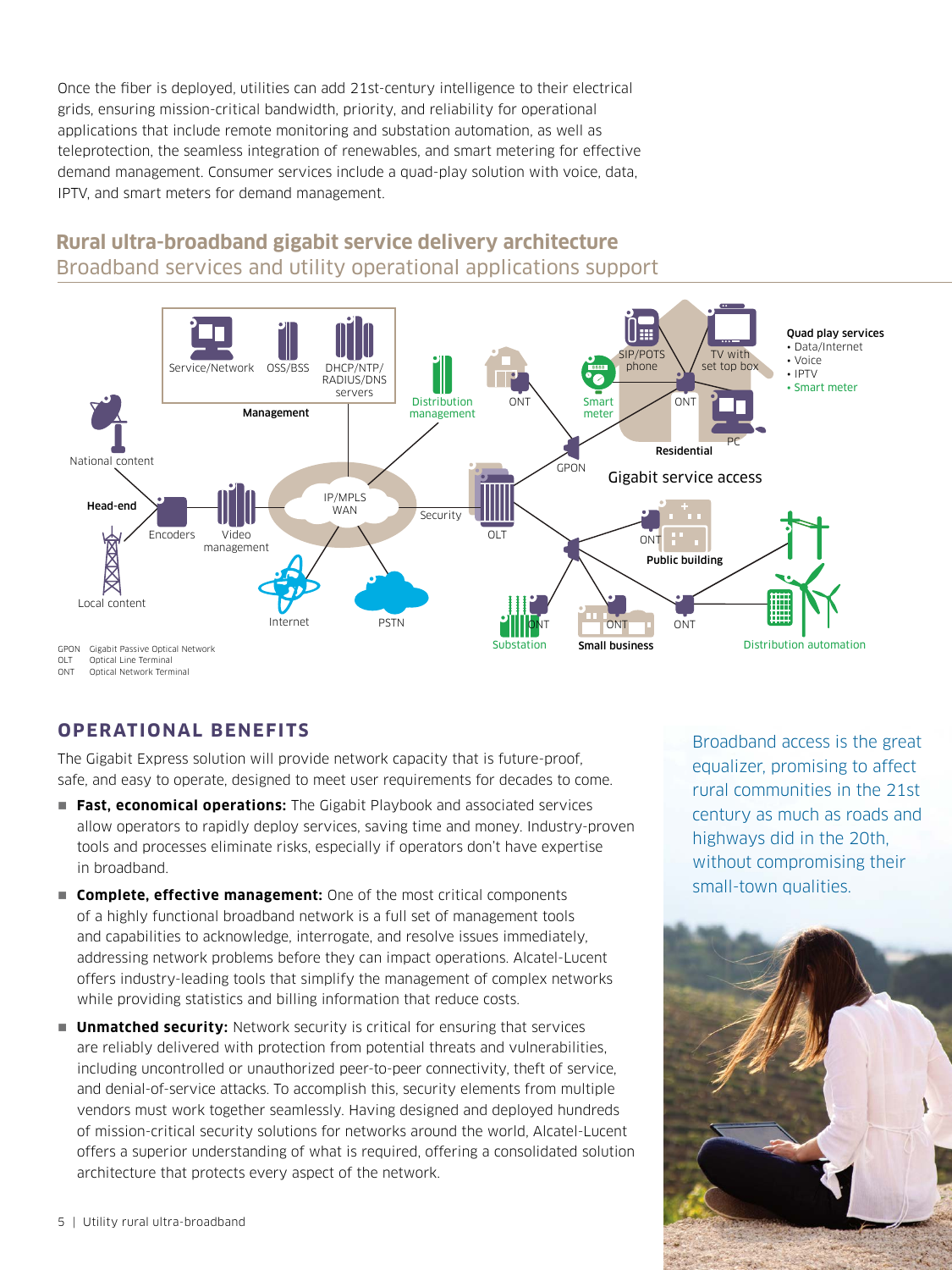

### **SOLUTION DETAILS: THE ELEMENTS FOR SUCCESS**

Alcatel-Lucent's Gigabit Express Solution has all of the building blocks to help communities of any size create a state-of-the-art gigabit network. It unifies products, services, and guidelines for faster and easier deployment, start-up, and operations. Its market-leading fiber access platform (7360 ISAM FX), end-user home devices (7368 ISAM ONTs), and access network management system (5520 AMS) are supported by an unmatched set of products and services:

- $\blacksquare$  The highest capacity fiber platform in the market
- $\blacksquare$  The Gigabit Playbook guidelines, which show how to provision and operate the network, including pre-defined configurations and guidelines for testing and troubleshooting in order to rapidly get services up and running
- $\blacksquare$  Bell Labs Advisory Services to help plan, design and optimize each network for minimum cost and maximum return on investment
- $\blacksquare$  Multiple access options  $-$  including passive optical network (PON), point–to-point Ethernet, and xDSL technologies — to best support specific applications.

# **Alcatel-Lucent gigabit portfolio**



#### **Business segment**

- Fibre to the desktop
- Hotels, large enterprises
- Enhanced communications

#### **Public segment**

- Governments
- Hospitals
- Schools, universities

#### **Residential segment**

- Smart homes
- IP voice
- Wi-Fi offload

#### **Commercial segment**

- Digital signage
- Surveillance
- Public announcements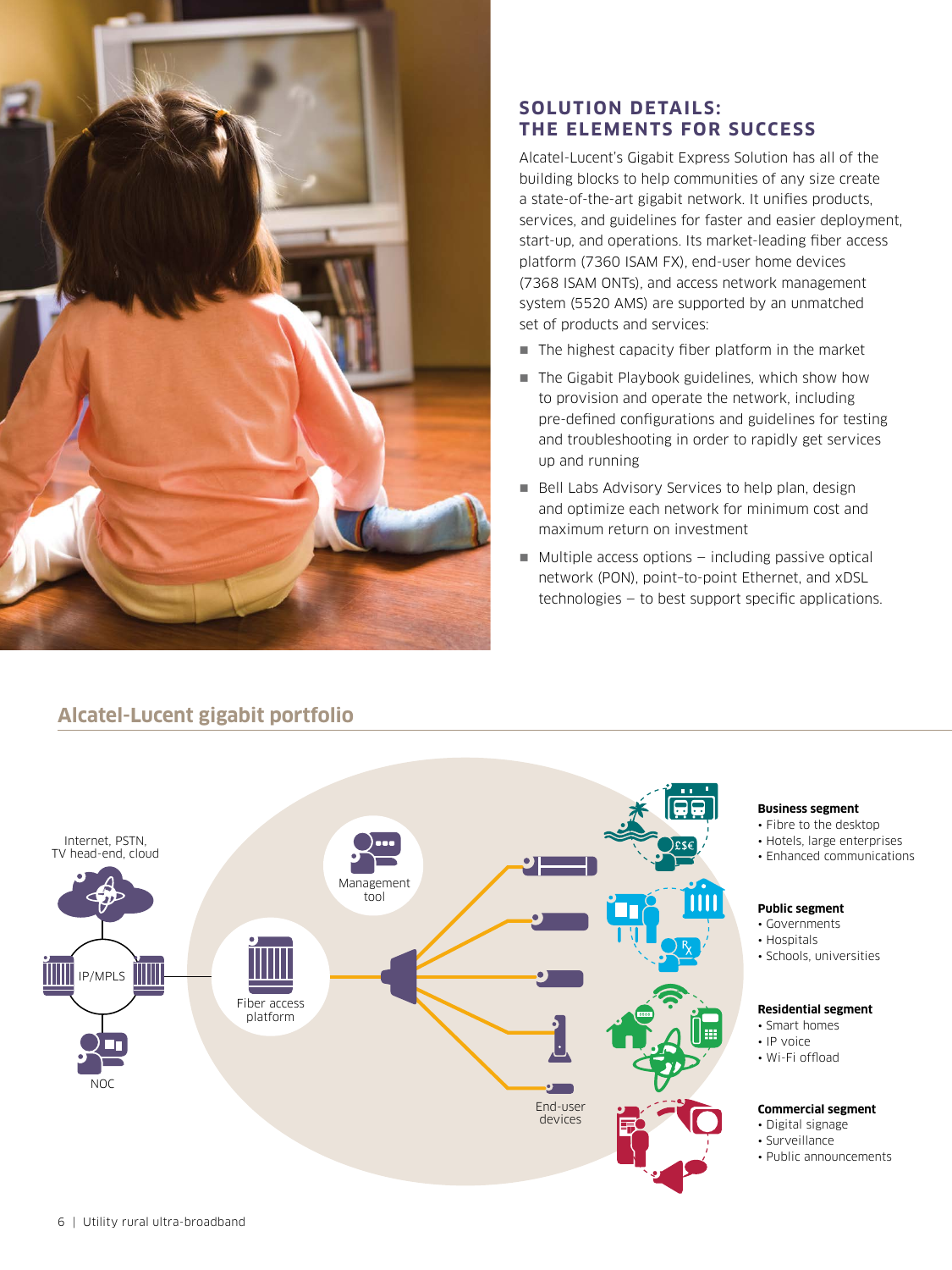# Steps in building a broadband network

The transformative benefits of ultra-broadband are within reach for smaller municipalities and rural areas. So, where do you start?

It's a step-by-step process.

#### **1. Create your vision**

Create a vision for where you want to take your network, whether it's triple-play only, or one that also supports smart grid with additional revenue sources.

#### **2. Build your business case**

Look at what resources you already have (people, fiber, etc.) and what you need. Talk to peers in other regions. Consider your choice of business models and funding sources, and then develop detailed numbers on the likely costs and revenue based on the experiences of other cooperatives or municipal utilities.

#### **3. Conduct a feasibility study**

Validate your business case by engaging an independent consultant to evaluate your particular marketplace. Use focus groups and local financial data to assure that your community will support the network you want to build

#### **4. Create your network architecture and design**

Once you have validated your business case, design your network and take it to RFP. Evaluate bids and select a trusted, experienced partner with a proven track record to execute your vision.

Now deploy your network with a solution that may initially include daily operations support from a partner  $-$  a model that will allow you to deliver an excellent level of service as your organization builds its broadband skill set and experience.

### **BUSINESS MODELS: OPEN ACCESS OR RETAIL?**

When crafting your business plan, decide on whether to follow the open-access or full-retail model. With open access, the utility or a separate broadband entity owns the network infrastructure, but partners with or leases to other companies to provide consumer services over the network. In the full-retail model, the utility or separate broadband entity provides broadband services to customers. There also are variations on both models, with the utility providing some, but not all, services. Your best way forward will depend on your resources, regulatory environment and goals. Whichever model you choose, Alcatel-Lucent has the proven expertise to help you build and execute your plan.

# **ESTABLISHING A FINANCIAL BLUEPRINT**

This critical step in finalizing your business case identifies your funding sources. These can include municipal bonds, community loans, private investments, and grants by government agencies and programs such as the Rural Utilities Council and the Universal Service Fund. The more stakeholders you get on board with your plan — schools, hospitals and major businesses — the more funding options and success you will have. Consider local and state regulations as you determine the best corporate entity for funding and operations. If you're a cooperative utility you would most likely create a separate LLC to build the network, fund the loan, establish the business and run the fiber to the home business. One size doesn't fit all, so consult with a good telecom lawyer who is familiar with the state and local laws to help create the best financial entity for your purposes.

"Much of our original motivation to do this had to do with economic development and competition for services so that the citizens can have good, affordable options."

David Horton, Director of Opelika Power Services